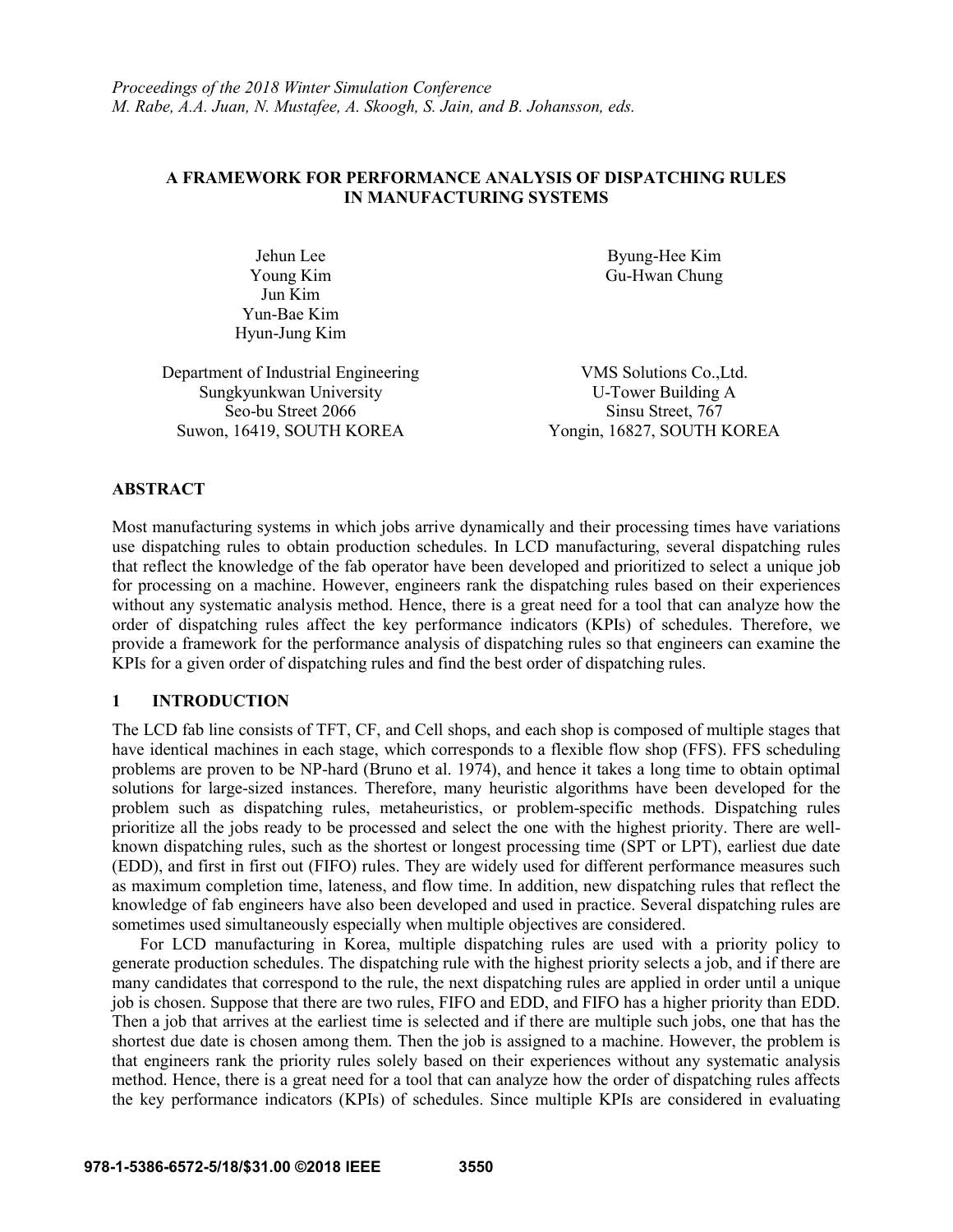schedules, Pareto optimal solutions, i.e., orders of dispatching rules around which there is no way of improving any KPI without degrading at least one other KPI, should be proposed.

Therefore, we provide a framework for performance analysis of dispatching rules so that engineers can examine the KPIs for a given order of dispatching rules and select the best order of dispatching rules. For the framework, we first introduce dispatching rules that are actually used in practice for LCD manufacturing. We then propose some KPIs used to evaluate the performance of schedules, such as completion time, flow time, and WIP. We use MozArt (Manufacturing operation zone by Abstract real time), developed by VMS Solutions Co., Ltd, to generate schedules and evaluate the KPIs according to the order of dispatching rules. The proposed framework is implemented with the MozArt and R programming and tested with real data from an LCD fab line.

In the rest of this paper, we review related studies in Section 2 and describe the dispatching rules and KPIs we consider in Section 3. Then we propose the framework used for the performance analysis in Section 4. In Section 5, we show the program we implemented.

#### **2 LITERATURE REVIEW**

There have been many studies on generating schedules with dispatching rules. Jeong and Kim (1998) proposed a real time scheduling methodology with simulation and dispatching rules for flexible manufacturing systems. They used well-known dispatching rules and selected an appropriate one dynamically by considering states of jobs and machines. Pickardt et al. (2010) proposed the simulationbased genetic programming for the generation of dispatching rules for semiconductor production scheduling problems. Zhang et al. (2009) integrated the simulation and response surface methodology to select appropriate rules for a semiconductor wafer fabrication system. Other studies used reinforcement learning to solve complex scheduling problems (Hal et al. 2014; Wang and Usher 2005; Wu et al. 2012).

When more than one KPI is considered, multi-objective scheduling problems with Pareto optimality have been widely examined. A point  $x^*$  in the feasible design space S is called a Pareto optimal solution if there is no other point *x* in the set S that reduces at least one objective value without increasing another one (Jasbir 2004). Kacem et al. (2002) defined solutions with Pareto optimality for flexible job shop scheduling with three objectives, and Deb et al. (2002) proposed a non-sorting genetic algorithm (NSGA-II) which searches for solutions near the Pareto-optimal front for multi-objective problems. Deb and Gupta (2005) searched robust Pareto optimal solutions with a genetic algorithm for multi-objective optimization problems.

Some studies have proposed frameworks for decision making in scheduling. Yan and Young (1996) proposed a decision support framework for multi-fleet routing and multi-stop flight scheduling. The framework includes several strategic models that are formulated as multiple commodity network flow problems. Falasca et al. (2008) developed a simulation-based framework to design a resilient supply chain. At the system design step, the framework helps to reduce the probabilities of disruptions and the time to recover from those disruptions and reach the normal performance in the supply chain. However, there are no frameworks or tools for the order of dispatching rules in manufacturing systems. So, we propose a framework that can help engineers understand the behavior of production systems with different priority rules based on KPIs.

### **3 PROBLEM DESCRIPTION WITH MOZART**

MozArt is an integrated development and operations solution that can implement production planning and scheduling applications with a virtual model created by abstraction of real manufacturing factories (Ko et al. 2013). Schedules are generated with dispatching rules in MozArt as follows (refer to Figure 1):

- 1. When a machine becomes idle, call the dispatcher.
- 2. Inside the dispatcher, jobs are assigned with certain values from dispatching rules and sorted according to the top-ranked rule. Ties are broken with the next rules in order.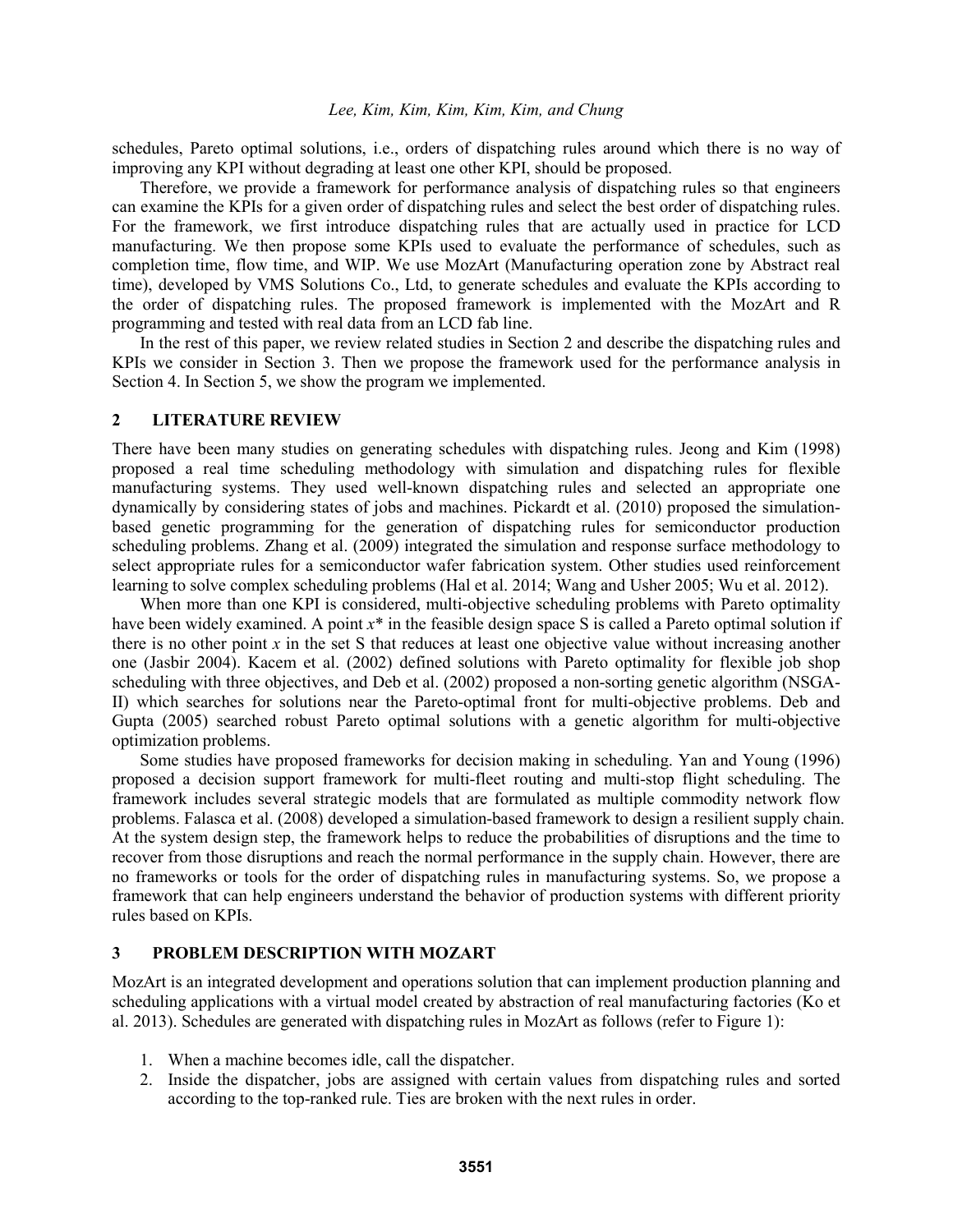3. The job in the first position is assigned to the machine.

Whenever machines become idle after finishing processing, the dispatcher selects one job and assigns it to the machine. The order of dispatching rules is given by engineers.



WIP Queue

Figure 1: MozArt dispatcher process.

### **3.1 Dispatching Rules**

We consider an LCD fab line that corresponds to an FFS. The performance of schedules for the photolithography process in the TFT shop is analyzed because it is one of the bottlenecks in the LCD fab line. In the TFT shop, jobs should go through the five process steps, as illustrated in Figure 2, each of which consists of deposition, photolithography, and etching. Hence, jobs are processed on the photolithography step five times repeatedly. There are 17 parallel machines for the photolithography process in the model, and one dispatcher is used for assigning jobs to the 17 machines. We first introduce five dispatching rules used by the dispatcher. Dispatching rules are ordered based on a given priority, and certain values from binary, continuous or discrete type of functions of dispatching rules are assigned to jobs. The detailed explanation of those functions is omitted since it is confidential. Then the job with the highest value from the top-ranked rule is selected, and if there are multiple such jobs, the other rules are applied in order until a unique job is obtained. This priority-based dispatching policy is widely used in many process stages for LCD manufacturing.



Figure 2: TFT shop process in the LCD fab line.

The dispatching rules we consider are described in Table 1. The rules have been developed by fab engineers to reflect the characteristics of the dynamic environments of LCD manufacturing. Min move quantity (MMQ) rule in Table 1 indicates the minimum number of units of a certain job type that should be processed consecutively so that setup times can be reduced. Hence, a job is given 1 if the same type of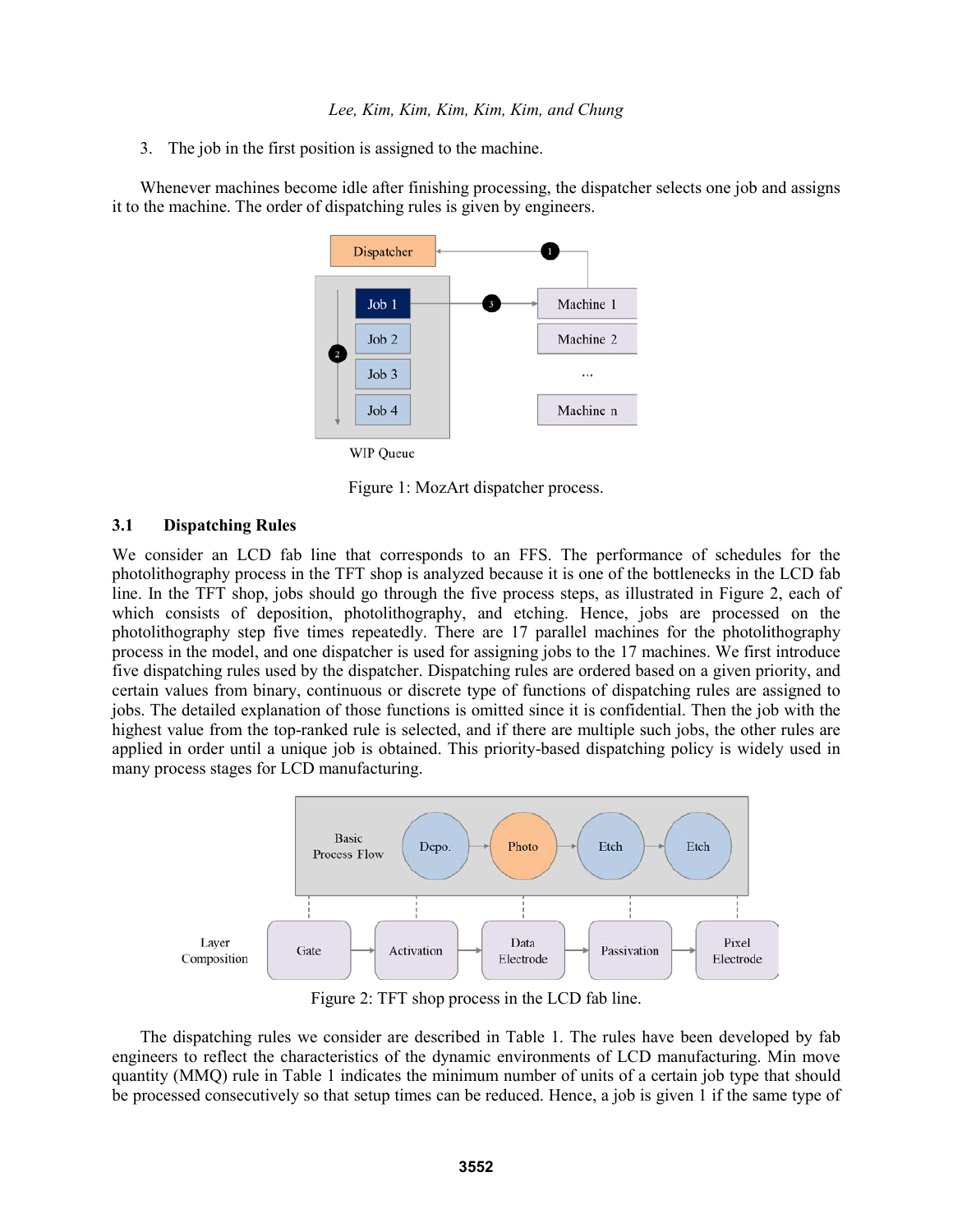the job is being processed on a machine and the number of units processed consecutively is smaller than a target, and 0 otherwise. Prevent frequent setup (PFS) rule is to assign 1 to a job type if the number of units of the job type that stays in the buffer is larger than or equal to a given target, and 0 otherwise. The targets of MMQ and PFS rules are given by engineers. Proportion lot type (PLT) rule is similar to PFS rule, but calculates the proportion of each job type in the buffer, and assign values between 0 and 1 by considering the ratio. FIFO rule gives the highest priority to the job that arrives at the earliest time, and in target delay (TD) rule, the most urgent job receives the highest point.

| Category            | <b>Dispatching Rule</b>   | <b>Description</b>                                                                                             | <b>Score Type</b> |
|---------------------|---------------------------|----------------------------------------------------------------------------------------------------------------|-------------------|
|                     | Min Move<br>Quantity      | Assign 1 to a job if the same job type is being<br>processed on a machine.                                     | binary            |
|                     | Prevent Frequent<br>Setup | Assign 1 to a job if the number of units that stay in the<br>buffer is larger than or equal to a given target. | binary            |
| Dispatching<br>rule | <b>FIFO</b>               | Assign a large value to a job that arrives earlier than<br>others.                                             | continuous        |
|                     | Proportion Lot<br>Type    | Assign a large value to a job type that has a large<br>number of units in the buffer.                          | continuous        |
|                     | <b>Target Delay</b>       | Assign a large value to a job if it is urgent.                                                                 | discrete          |

Table 1: Dispatching rules for the photolithography process.

# **3.2 KPIs**

We use eight KPIs for evaluating the schedules from different orders of dispatching rules as described in Table 2. The eight KPIs were obtained from fab engineers. Four KPIs, avg. WIP, max WIP, average flow time, and lot delay, are computed throughout the TFT shop whereas the other four KPIs are calculated only with the photolithography process. The WIP-related KPIs, max WIP and avg. WIP, should be calculated whenever there is any change in each buffer. It can also be computed as the total flow time divided by makespan.

| Category          | <b>KPI</b>             | <b>Description</b>                                      |  |  |  |  |  |
|-------------------|------------------------|---------------------------------------------------------|--|--|--|--|--|
| <b>WIP</b>        | Max WIP (units)        | Maximum WIP per job type in TFT shop.                   |  |  |  |  |  |
|                   | Avg WIP (units)        | Average WIP per job type in TFT shop.                   |  |  |  |  |  |
| Process flow time | Mean Flow Time (s)     | Average flow time of jobs in TFT shop.                  |  |  |  |  |  |
|                   | Utilization $(\%)$     | Average utilization rate of machines for the            |  |  |  |  |  |
| Equipment         |                        | photolithography process                                |  |  |  |  |  |
| utilization       | Idle Time $(s)$        | Average idle time of machines for the photolithography  |  |  |  |  |  |
|                   |                        | process.                                                |  |  |  |  |  |
|                   | Number of Setups (s)   | Average number of setups of machines for the            |  |  |  |  |  |
|                   |                        | photolithography process                                |  |  |  |  |  |
| Equipment setup   |                        | Average setup time of machines for the photolithography |  |  |  |  |  |
|                   | Setup Time (s)         | process                                                 |  |  |  |  |  |
| Lot delay         | Delayed Target (units) | The number of jobs that violate the given due dates     |  |  |  |  |  |

Table 2: KPIs to evaluate schedules of the photolithography process.

# **4 KPI ANALYSIS AND VISUALIZATION FRAMEWORK**

We propose a framework to analyze the performance of schedules with different orders of dispatching rules. The framework is shown in Figure 3. First, a virtual factory model that has production information such as machines, jobs, and due dates, should be built to enable dispatching rule-based simulation. Then users determine KPIs and dispatching rules to consider. With the given information, simulations run for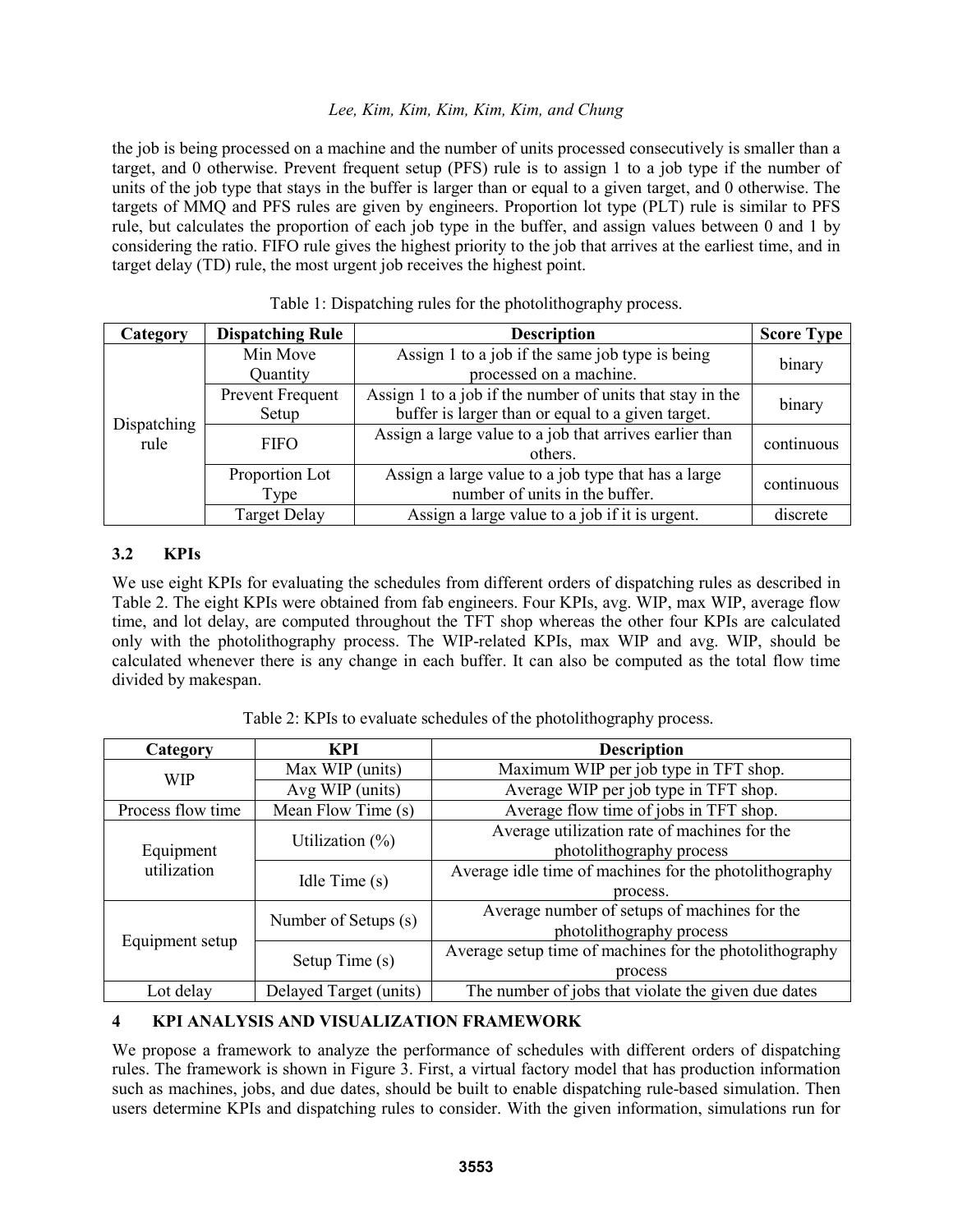each different order of dispatching rules and compute KPIs for each schedule. There are two uses of the analysis tool. First, we can examine the correlation between KPIs, compare KPIs according to the topranked rules, and analyze the effects of each pair of rules on KPIs. Second, Pareto optimal solutions are suggested according to a given set of KPIs, and the best order of dispatching rules can be recommended by summing the weighted KPIs. The framework is applicable to other processing stages because simulations run based on a given virtual factory model and the results from the simulations are displayed.



Figure 3: KPI analysis framework with multiple dispatching rules.

# **4.1 KPIs Analysis Tool**

KPIs for each schedule are collected by MozArt, the simulation-based scheduling program. Simulations run with all possible orders of dispatching rules. The simulation period is set to 7 days which can be adjusted depending on the situation, and the total number of simulations is 120 since there are five dispatching rules. In the KPIs analysis tool, a correlation matrix and a scatter plot between KPIs are provided, so that users can understand the relation between KPIs. Next, boxplots of KPIs are given according to the top-ranked rules. Since the rule with the highest priority affects the schedule the most, we can see the impact of each rule with the box plots. Finally, each pair of dispatching rules is analyzed by comparing KPIs when one rule has a higher priority than another, and vice versa. We check whether such priority between each pair of dispatching rules affects the KPIs with the Wilcoxon singed-rank test instead of t-test since KPIs are not normally distributed. The Wilcoxon signed-rank test is a nonparametric statistical hypothesis test used to compare two samples to assess whether their population mean ranks differ. This allows users to understand the impacts of the order of dispatching rules on KPIs statistically.

### **4.2 Suggesting the Order of Dispatching Rules**

The second function of this tool is to suggest the order of dispatching rules that can provide the desired level of KPIs. Since there are 8 KPIs considered in this study, a multi-objective optimization method should be applied to propose suitable alternatives for users. There are two applicable multi-objective optimization methods, Pareto optimization and weighted sum optimization.

Pareto optimization is a method of finding several solutions where one or more KPI values cannot be improved without decreasing a specific KPI value. The weighted sum method is to assign a weight to each KPI and provide a solution with the largest sum of weighted KPIs. The user has to provide weights to KPIs where the sum of weights is 1 in general. Since the scale of KPI values differs from one another, we normalize the collected KPIs between 0 and 1 using the maximum and minimum values. With the two optimization methods, we can select the best orders of the dispatching rules that show the good performance or satisfy the user's desired level of KPIs.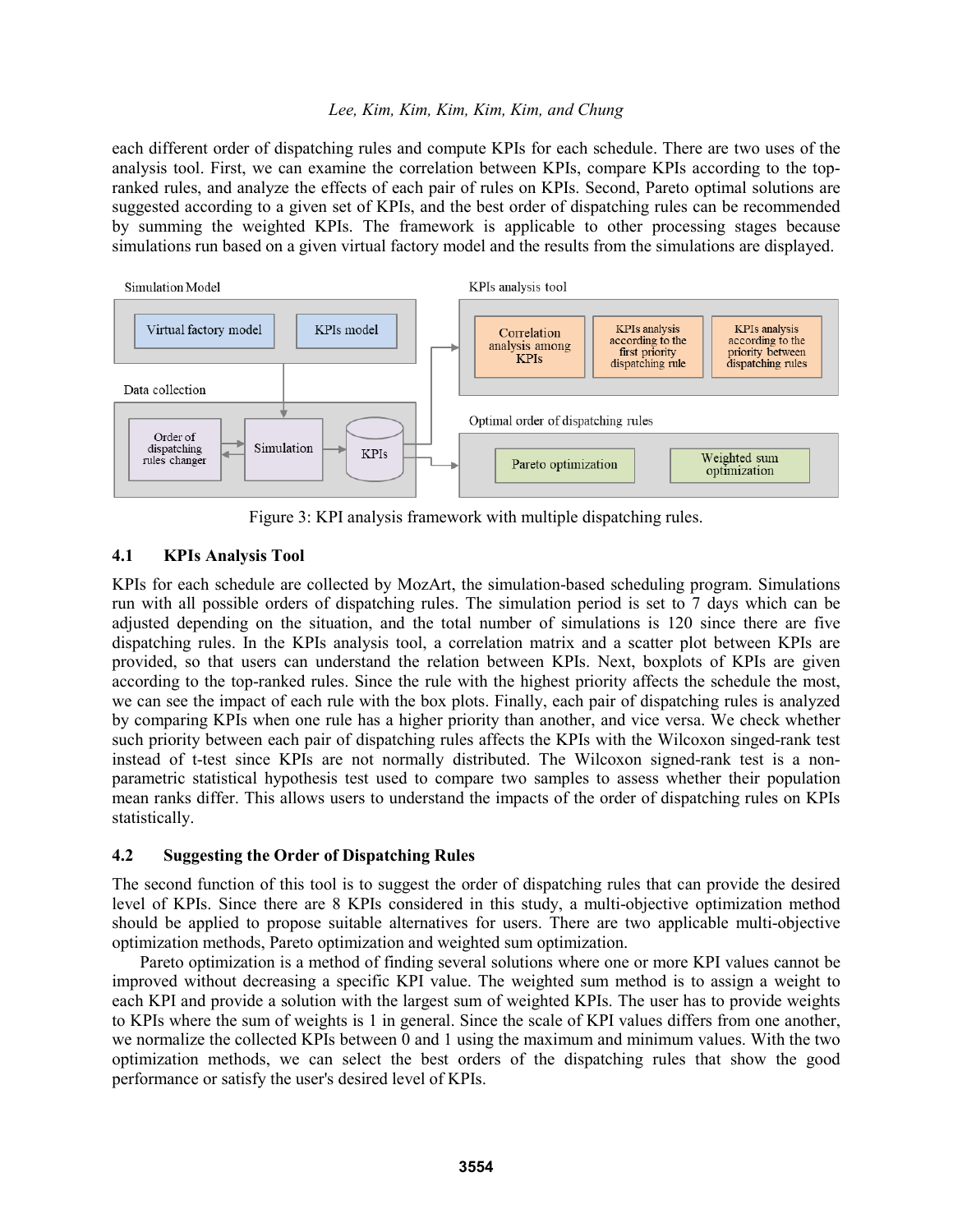### **5 IMPLEMENTATION OF FRAMEWORK**

We now show a prototype that is applied with real data of LCD manufacturing. The framework is implemented by using C # and R in the Visual Studio 2017 environment.

# **5.1 KPI Values with the First Priority Dispatching Rule**

Figure 4 shows four boxplots which display four KPIs (Mean Flow Time, Delayed Target, Avg. Setup Time, Avg. Utilization Rate), respectively, according to the top-ranked dispatching rule implemented in the simulation analysis tool by MozArt. From left to right, each boxplot shows the variation of a KPI when each of the five rules, FIFO, MMQ, PFS, PLT, and TD, is set as the first priority.

When PLT rule ranks first, we can see that the KPIs are the same regardless of the next ranked rules. This means that the other four dispatching rules do not affect the KPIs because a unique job is selected with the rule. In order to reduce the average setup time, setting MMQ rule as the first one is good because the boxplot is located at the bottom, and the interquartile range is small. If FIFO rule is assigned with the highest rank, schedules with the high average setup time and a large number of delayed lots are obtained.



Figure 4: KPI analysis with the first priority dispatching rule.

Users can prioritize dispatching rules with these boxplots based on KPIs considered. The above boxplots only show the KPIs according to the top-ranked rules but more information can be easily shown by extending them for the second- or third-ranked rules.

# **5.2 Correlation Analysis of KPIs**

Figure 5 shows the correlation matrix between KPIs based on 120 simulations with different orders of dispatching rules. The number in the left figure indicates the correlation coefficient of each pair of KPIs. The box in red represents a positive correlation whereas blue indicates a negative correlation. We can see that the correlation value, *r,* between the average number of setups and the average setup time is 1, which refers to a very strong correlation. Each pair of the average setup time (or the average number of setups), the number of delayed lots, and the average flow time has *r* of 0.8 or more. As the flow time of jobs decreases, the average WIP level in the buffer decreases, which can be identified from *r* of 0.89.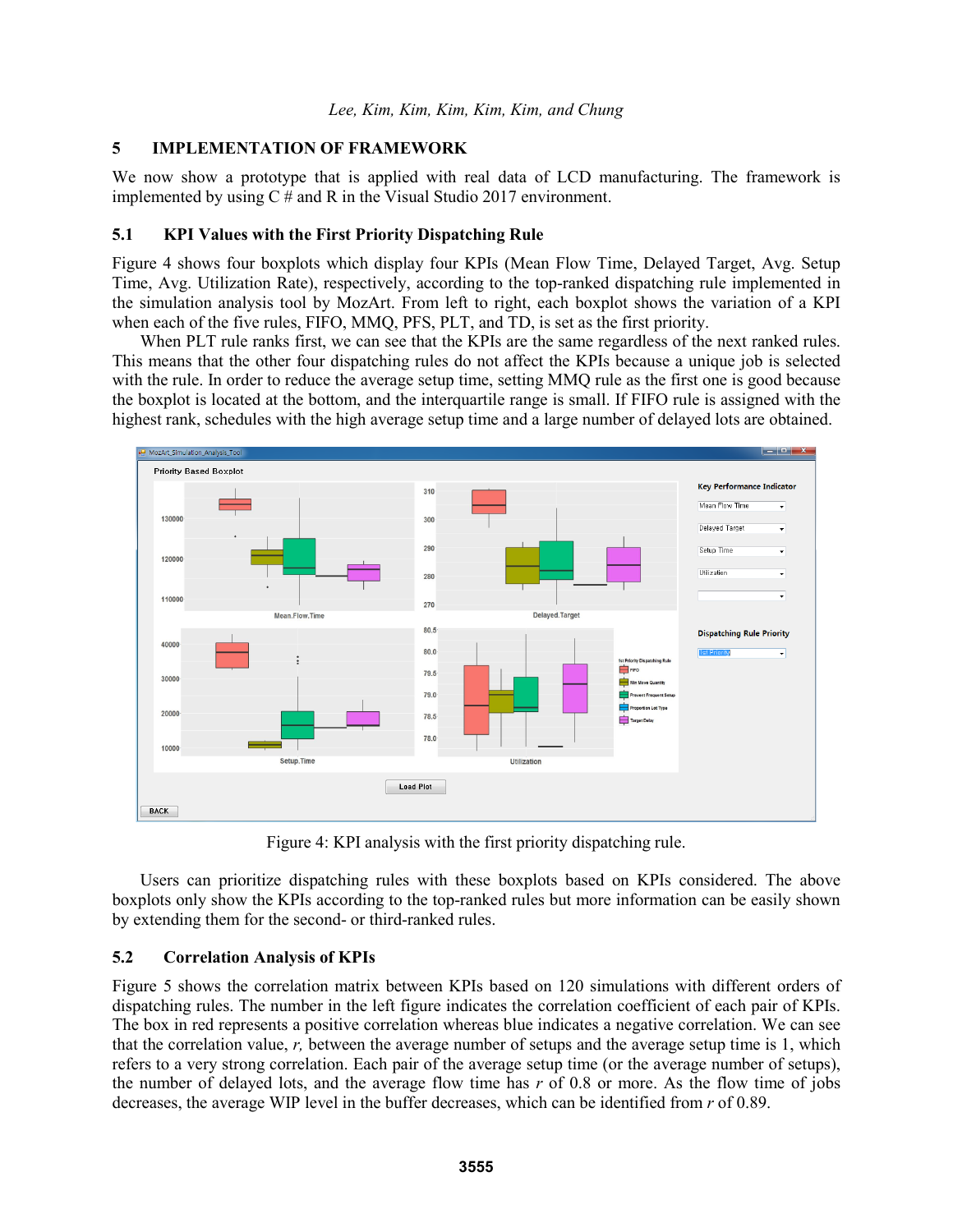Users can more clearly understand the correlation from the scatter plot in the right figure. The scatter plot in Figure 5 shows the relation between the average number of setups and the average flow time of jobs. We can see that the two KPIs have a strong positive correlation. Additional analysis can be done by grouping KPIs with strong positive or negative correlations.



Figure 5: Correlation analysis between KPIs.

# **5.3 KPIs Analysis with Each Pair of Dispatching Rules**

In Figure 6, a table shows how the order of two dispatching rules affects the KPIs. Each pair of dispatching rules is analyzed by comparing KPIs when one rule has a higher priority than another, and vice versa. The Wilcoxon signed-rank test is applied. The null hypothesis is that the average KPIs decrease when dispatching rule A (left) is higher in priority than dispatching rule B (right), and the values in the table are p-values from the test. The red boxes in the table indicate that the null hypothesis is rejected at a significance level of 0.005, and the blue boxes indicate that the null hypothesis is not rejected at a significance level of 0.995.

|           | Priority Comparison Between Dispatching Rules  | Max WIP | Avg WIP | Mean Flow Time | Utilization | Idle Time | Number of Setups | Setup Time | Delaved Target |
|-----------|------------------------------------------------|---------|---------|----------------|-------------|-----------|------------------|------------|----------------|
|           | "Min Move Quantity > Prevent Frequent Setup"   | 0.3519  | 0.389   | 0.4361         | 0.178       | 0.0087    | 0.9993           | 0.9993     | 0.5168         |
|           | "Min Move Quantity > Target Delay"             | 0.4368  | 0.3223  | 0.0359         | 0.893       | 0.1313    |                  |            | 0.2808         |
|           | "Min Move Quantity > FIFO"                     | 0.0397  | 0.9999  | 0.9997         | 0.2177      | n         |                  |            |                |
|           | "Min Move Quantity > Proportion Lot Type"      | 0,0988  | n.      | $5e-04$        | $3e-04$     | $2e - 04$ |                  |            | 0.0662         |
|           | "Prevent Frequent Setup > Target Delay"        | 0,6215  | 0.4476  | 0,092          | 0.8579      | 0.9516    | 0.8005           | 0.8005     | 0.4622         |
|           | "Prevent Frequent Setup > FIFO"                | 0.0372  | 0.9999  | 0.9998         | 0.6532      | 0.0043    | 0.9996           | 0.9996     | 0.9998         |
|           | "Prevent Frequent Setup > Proportion Lot Type" | 0.0567  | 0.002   | 0.003          | 0.0138      | 0.3819    | 0.3195           | 0.3195     | 0.0108         |
|           | "Target Delay > FIFO"                          | $1e-04$ |         |                | 0.4224      | n         | 0.9997           | 0.9997     |                |
|           | "Target Delay > Proportion Lot Type"           | 0.5714  | 0.0016  | 0.4465         | $1e-04$     | 0.0057    | 0.1816           | 0.1816     | 0.0239         |
|           | "FIFO > Proportion Lot Type"                   | 0.7511  | In.     | O.             | 0.0268      | 0.9817    | 0                | 0          | 0              |
| $\bullet$ |                                                |         |         |                |             |           |                  |            |                |

Figure 6: KPI analysis with each pair of dispatching rules.

If MMQ rule has a higher priority than other dispatching rules, KPIs related with setups, such as the average number of setups and average setup times, decrease. If FIFO rule has a lower priority than other dispatching rules, KPIs related with setups, WIP, and flow times decrease.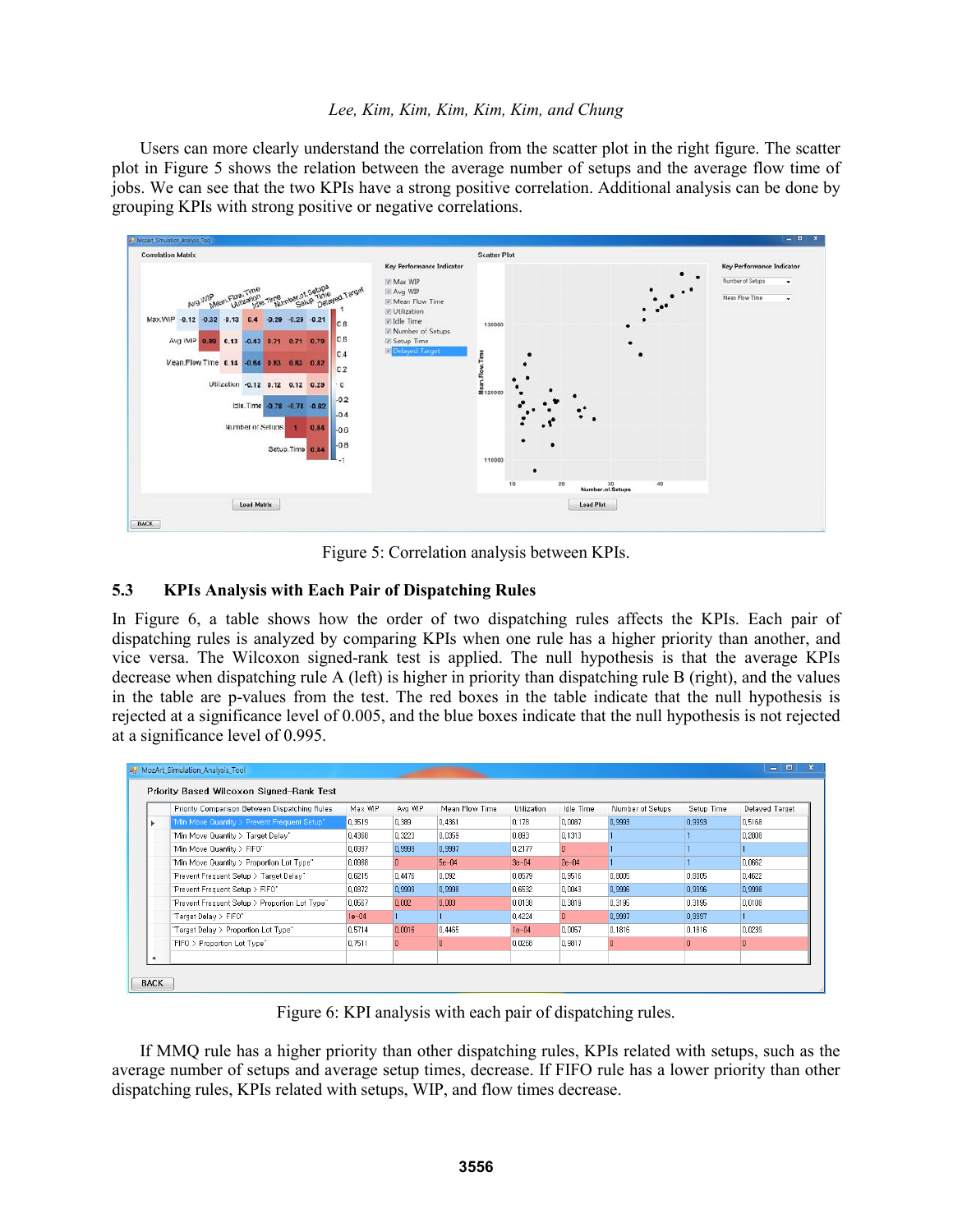#### **5.4 Suggesting the Priority Sets of Dispatching Rules**

The last function of the analysis tool is to suggest orders of dispatching rules to obtain schedules with the high performance. As described in Section 4, the order of dispatching rules is provided with the Pareto optimization and the weighted sum optimization as indicated in Figures 7 and 8, respectively.

Figure 7 shows Pareto optimization solutions for the three KPIs, the average utilization rate, the average setup time, and the number of delayed lots. The KPIs used in this analysis should be selected by users. We have 120 orders of dispatching rules, and the number, 34, in the first column indicates a schedule obtained from the 34<sup>th</sup> simulation. An asterisk in the column denotes that there are more orders of rules with the same sets of KPIs, which can be identified in the tool. The five columns next to the first column, Data Point, show the order of dispatching rules, and the KPIs can be seen in the last three columns.

| Data Point      | Min Move Quantity | Prevent Frequent Setup | Target Delay   | <b>FIFO</b> | Proportion Lot Type | Utilization | Setup Time | Delayed Target |
|-----------------|-------------------|------------------------|----------------|-------------|---------------------|-------------|------------|----------------|
| $"(*)$ P 34"    |                   |                        |                | з           | C.                  | 79.1        | 9855       | 275            |
| " $(*)$ P 58"   |                   |                        |                | o           |                     | 79.6        | 11790      | 288            |
| $^{"(*)}$ P 63" | 5                 |                        | 2              | 4           |                     | 79.3        | 14670      | 273            |
| $(\star)$ P 65" | $\overline{c}$    |                        | 5              |             |                     | 77,8        | 9315       | 278            |
| "P 81"          | 5                 |                        | 3              |             |                     | 80, 4       | 36315      | 300            |
| $(\star)$ P 86" | $\overline{c}$    |                        |                |             |                     | 80,3        | 14985      | 282            |
| "P 93"          |                   |                        | $\overline{c}$ | ıb.         |                     | 78,6        | 13095      | 270            |

Figure 7: Pareto optimization solutions.

Figure 8 shows the solutions of the weighted sum optimization with the weights of 0.4, 0.2, and 0.4 for each of dispatching rules used in Figure 7. The KPIs and weights should be determined by users. The normalized KPIs are multiplied with the weights, and the weighted sum is shown in the last column of the table. We can see top 10 schedules based on the weighted sum values, and the rank of each schedule is indicated in the first column of the table.

| <b>RANK</b> | Data Point                     | Min Move Quantity | Prevent Frequent Setup | Target Delay | FIFO | Proportion Lot Type | Utilization | Setup Time | Delayed Target | Weight Sum Value |
|-------------|--------------------------------|-------------------|------------------------|--------------|------|---------------------|-------------|------------|----------------|------------------|
|             | $^{\circ}$ (*) P 65 $^{\circ}$ | 2                 |                        |              |      | 13                  | 77.8        | 9315       | 278            | 0.09286          |
|             | "P 117"                        | 3                 |                        |              |      | 5                   | 78          | 12870      | 275            | 0,1144           |
|             | $"(*) P1"$                     | 5                 |                        |              |      |                     | 77.8        | 15840      | 277            | 0.12198          |
|             | $^{\circ}$ (*) P 61 $^{\circ}$ | 5                 |                        |              |      | 3                   | 77,9        | 16920      | 275            | 0,12372          |
|             | "P 93"                         | 3                 |                        |              |      |                     | 78.6        | 13095      | 270            | 0.15585          |
| 6           | " $(*)$ P 95"                  | $\overline{c}$    |                        |              |      | 14                  | 78.7        | 10800      | 279            | 0,2448           |
|             | $"(*)$ P 113"                  | $\overline{c}$    |                        |              |      | 5                   | 78.4        | 11295      | 284            | 0.25209          |
| 8           | $(\star)$ P 80 $^{\circ}$      | 3                 |                        |              |      |                     | 78.2        | 20385      | 282            | 0.2571           |
|             | " $(*)$ P 34"                  |                   |                        |              |      | $\overline{c}$      | 79.1        | 9855       | 275            | 0,25941          |
| 10          | $(\star)$ P 55"                | 5                 |                        |              |      | l3                  | 78.7        | 21510      | 275            | 0.26958          |
|             |                                |                   |                        |              |      |                     |             |            |                |                  |

Figure 8: Weighted sum optimization solutions.

Figure 9 shows the scatter plot for the Pareto optimization and weighted sum optimization solutions for two KPIs, the average setup time and the average utilization rate. Each schedule is classified by color on the graph, and the user can understand the characteristics of the optimal schedules with the graph. We can also evaluate the performance of schedules and see the differences among the schedules.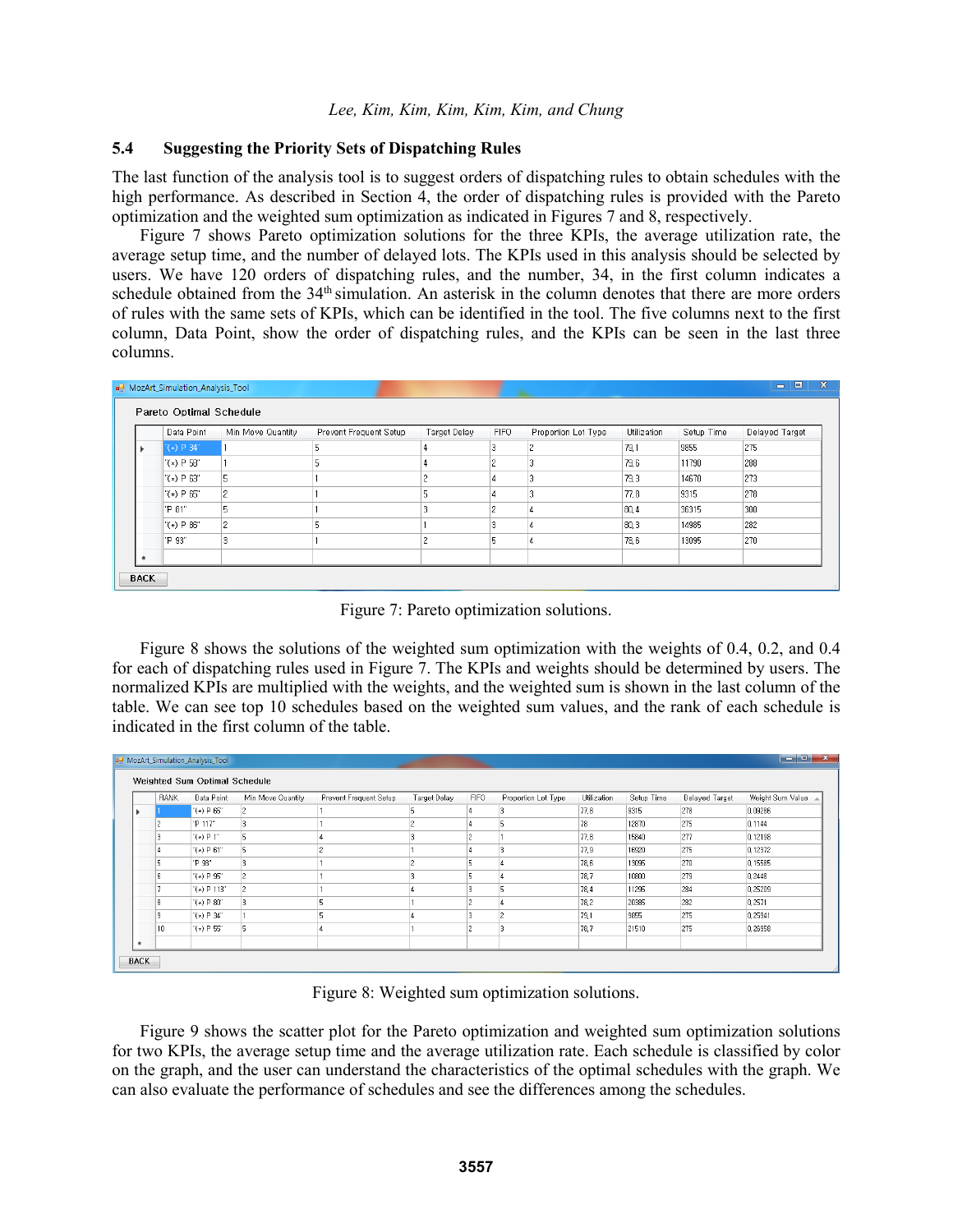*Lee, Kim, Kim, Kim, Kim, Kim, and Chung*



Figure 9: Scatter plots for Pareto optimization solutions (left) and weighted sum optimization solutions (right).

# **6 CONCLUSION**

In this study, we have developed a tool to analyze and evaluate dispatching rules with multiple KPIs. We introduced several functions of the tool and showed a prototype implemented with R and Visual Studio 2017 by applying real LCD manufacturing data. We first proposed several KPIs for evaluating schedules, and introduced dispatching rules that are applied in practice. We then used statistical methods to analyze different orders of dispatching rules and KPIs. The analysis tool can suggest the best orders of dispatching rules to fab engineers for different sets of KPIs. It can improve the throughput of the fab and the efficiency of the fab operations significantly. The proposed framework can be applied to not only the LCD fab but also other dispatching rule-based processes only if a virtual factory model and KPIs are defined. We need to further extend the framework for multi-processing stages by considering different dispatching rules.

### **ACKNOWLEDGMENTS**

This work was partially supported by Basic Science Research Program through the National Research Foundation of Korea (NRF) funded by the Ministry of Education [2016R1D1A1B03930952], by Brain Korea 21 Plus, by the ICT R&D program of IITP/MSIT [B0101-17-1081], development of ICT based software platform and service technologies for medical 3D printing applications, and by the ICT R&D program of MSIP/IITP [R-20150505-000691, IoT-based CPS platform technology for the integration of virtual-real manufacturing facilities].

# **REFERENCES**

Bruno, J., E. G. Coffman Jr, and R. Sethi. 1974. "Scheduling Independent Tasks to Reduce Mean Finishing Time". *Communications of the ACM* 17(7):382-387.

- Deb, K., and H. Gupta. 2005. "Searching for Robust Pareto-optimal Solutions in Multi-objective Optimization". In *Proceedings of the International Conference on Evolutionary Multi-Criterion Optimization, edited by C. A. Coello Coello et al., March* 9<sup>th</sup>-11<sup>th</sup>, Guanajuato, Mexico, 150-164.
- Deb, K., A. Pratap, S. Agarwal, and T. A. M. T. Meyarivan. 2002. "A Fast and Elitist Multiobjective Genetic Algorithm: NSGA-II". *IEEE Transactions on Evolutionary Computation* 6(2):182-197.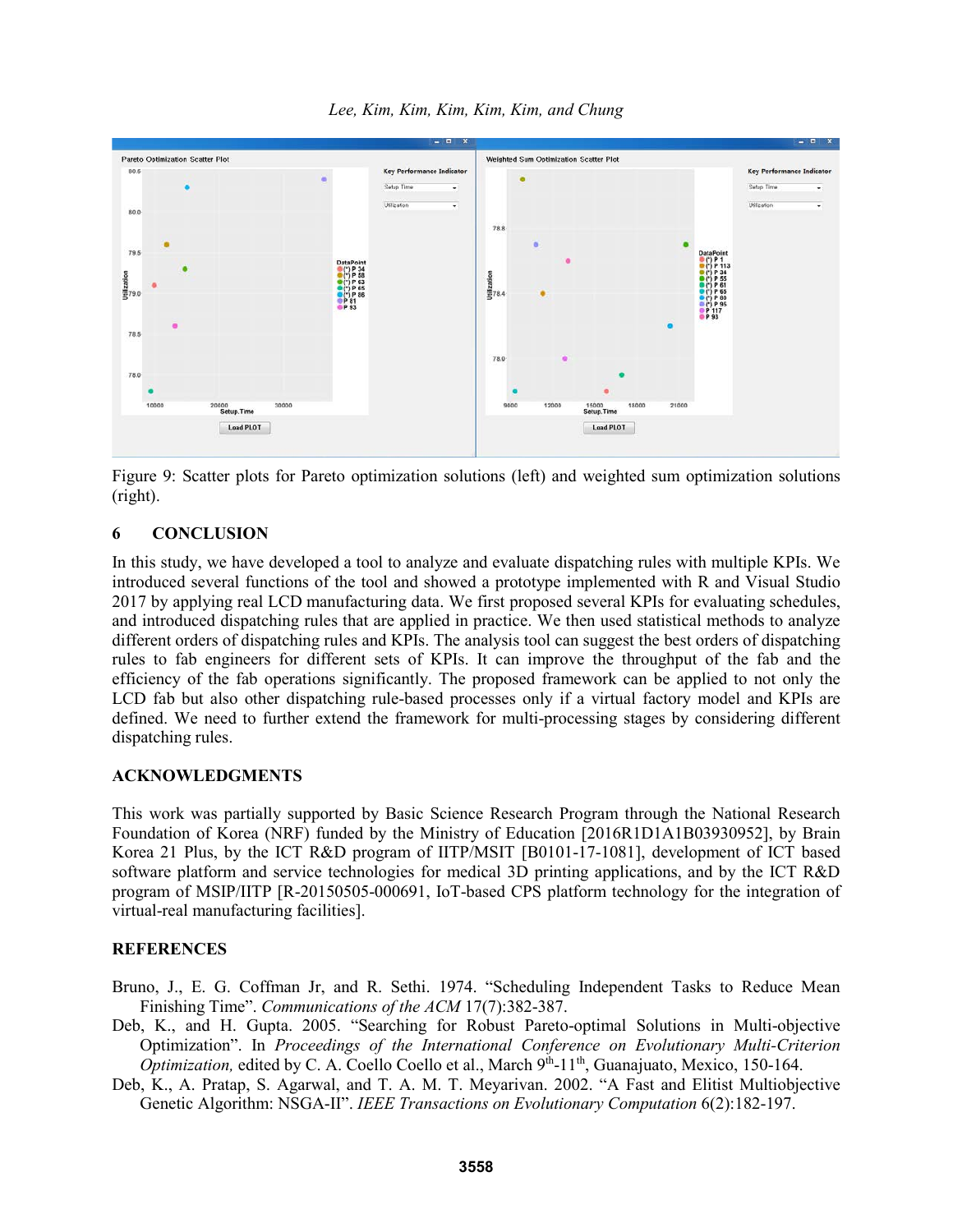- Falasca, M., C. W. Zobel, and D. Cook. 2008. "A Decision Support Framework to Assess Supply Chain Resilience". In *Proceedings of the 5th International ISCRAM Conference*, edited by F. Fiedrich and B. Van de Walle, May 4<sup>th</sup>-7<sup>th</sup>, Washington, DC, USA, 596-605.
- Hal, X. -C., J. -Z. Wu, C. -F. Chien, and M. Gen. 2014. "The Cooperative Estimation of Distribution Algorithm: a Novel Approach for Semiconductor Final Test Scheduling Problems". *Journal of Intelligent Manufacturing* 25(5):867-879.
- Jasbir, A. 2004. *Introduction to Optimum Design*. 2nd ed. London: Academic Press.
- Jeong, K. C., and Y. D. Kim. 1998. "A Real-time Scheduling Mechanism for a Flexible Manufacturing System: using Simulation and Dispatching Rules". *International Journal of Production Research* 36(9):2609-2626.
- Kacem, I., S. Hammadi, and P. Borne. 2002. "Pareto-optimality Approach for Flexible Job-shop Scheduling Problems: Hybridization of Evolutionary Algorithms and Fuzzy Logic". *Mathematics and Computers in Simulation* 60(3-5):245-276.
- Ko, K., B. H. Kim, and S. K. Yoo. 2013. "Simulation based Planning and Scheduling System: MozArt®". In *Proceedings of the 2013 Winter Simulation Conference*, edited by R. Pasupathy et al., 4103-4104. Piscataway, New Jersey: IEEE.
- Pickardt, C., J. Branke, T. Hildebrandt, J. Heger, and B. Scholz-Reiter. 2010. "Generating Dispatching Rules for Semiconductor Manufacturing to Minimize Weighted Tardiness". In *Proceedings of the 2010 Winter Simulation Conference*, edited by B. Johansson et al., 2504-2515. Piscataway, New Jersey: IEEE.
- Pinedo, M. L. 2016. *Scheduling: Theory, Algorithms, and Systems*. 5th ed. Cham: Springer, Inc.
- Wang, Y. C., and J. M. Usher, 2005. "Application of Reinforcement Learning for Agent-based Production Scheduling". *Engineering Applications of Artificial Intelligence* 18(1):73-82.
- Wu, J. -Z., X. -C. Hao, C. -F. Chien, and M. Gen. 2012. "A Novel Bi-vector Encoding Genetic Algorithm for the Simultaneous Multiple Resources Scheduling Problem". *Journal of Intelligent Manufacturing* 23(6):2255-2270.
- Yan, S., and H. F. Young. 1996. "A Decision Support Framework for Multi-fleet Routing and Multi-stop Flight Scheduling". *Transportation Research Part A: Policy and Practice* 30(5):379-398.
- Zhang, H., Z. Jiang, and C. Guo. 2009. "Simulation-based Optimization of Dispatching Rules for Semiconductor Wafer Fabrication System Scheduling by the Response Surface Methodology". *The International Journal of Advanced Manufacturing Technology* 41(1-2):110-121.

### **AUTHOR BIOGRAPHIES**

**JEHUN LEE** is a Ph.D. student in Dept. of Industrial Engineering, Sungkyunkwan University. He is interested in scheduling methodologies and applications and operations management. His email address is swi02050@gmail.com.

**YOUNG KIM** is a MS student in Dept. of Industrial Engineering, Sungkyunkwan University. He is interested in simulation-based modeling and scheduling. His email address is  $lmj|guard|Qgmail.com$ .

**JUN KIM** is a Ph.D. student in Dept. of Industrial Engineering, Sungkyunkwan University. He received a BS in Industrial Engineering from Sungkyunkwan University. He is interested in scheduling methodologies and applications and operations management. His email address is tomatoes10@skku.edu.

**YUN-BAE KIM** is a Professor with the Dept. of Industrial Engineering, Sungkyunkwan University. He received the MS degree from the University of Florida, and the Ph.D. degree from Rensselaer Polytechnic Institute. His current research interests are demand forecasting, simulation methodology, simulation based acquisition, simulation output analysis, market analysis and scheduling. His email address is kimyb@skku.edu.